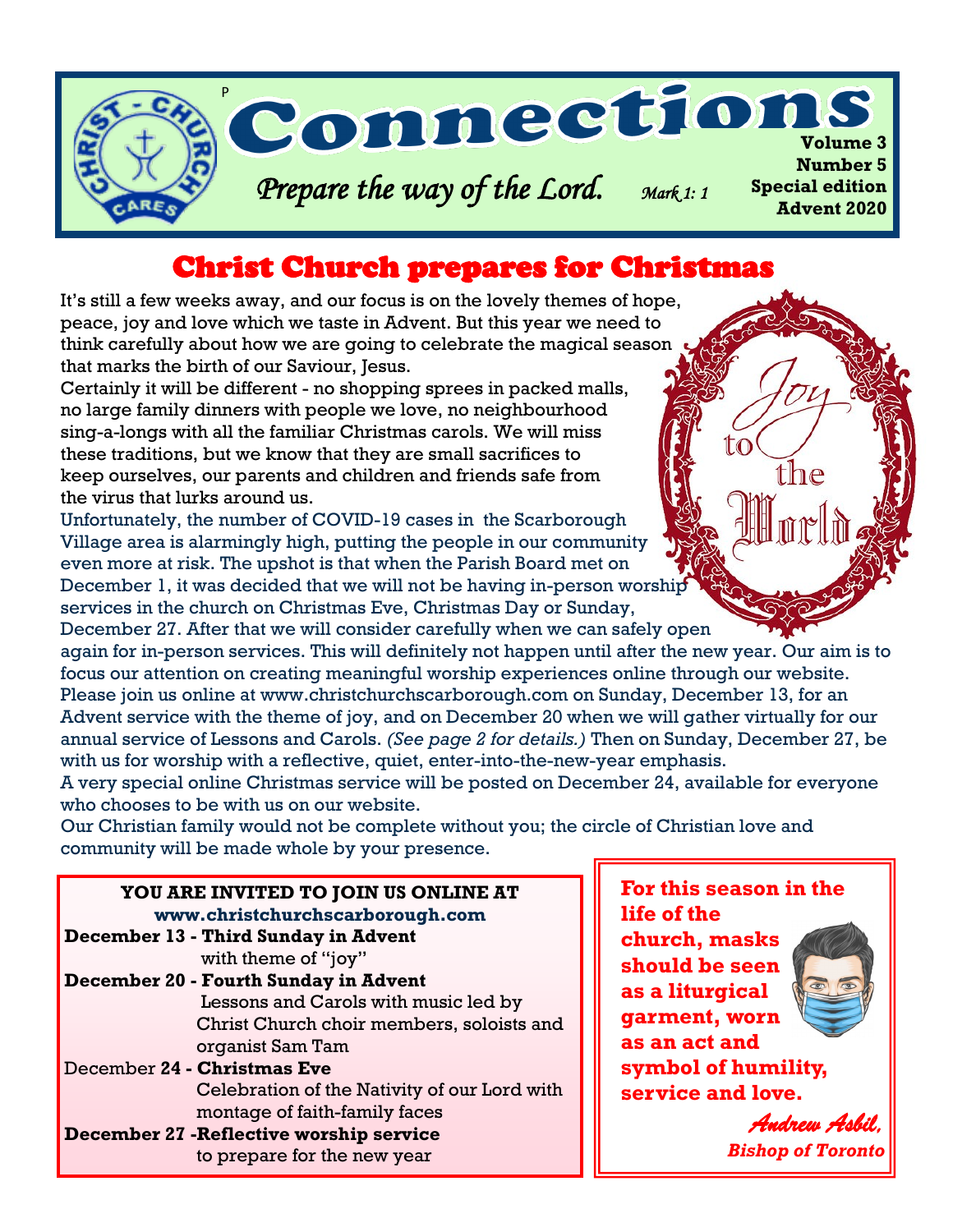

In our traditional Christmas observances, the service of Lessons and Carols holds a special place.

We take time from our usual shopping, baking and festive rounds of visiting friends to hear once again the age-old story of the birth of our Saviour Jesus as a little child, his humble beginning in a stable far from home, the hope and peace and joy and love he brings to us. We sing the carols we have known and loved since we were children, and we set aside for this brief period the cares of everyday life. This year will be different. Each of us will hear the same scripture lessons from the safety of our own homes; we will sing the same carols, but as we join in the singing we will be heard only by the close family that lives in our household. This is an opportunity for even those of us who can't carry a tune in a bucket

### *Please pray for these members of our community and their families*

| Anita F                                 |                                   |
|-----------------------------------------|-----------------------------------|
| <b>Anna Mary K</b>                      | <b>James Y</b>                    |
| <b>Anne S</b>                           | <b>Jenille L</b><br><b>Joan N</b> |
| <b>Annet K</b>                          | John J                            |
| <b>Beverly Barber</b>                   | <b>Judith R</b>                   |
| Christina & Joshua                      | Ken K                             |
| <b>Connie &amp; David M</b>             | Lennox &                          |
| <b>Corinne P</b>                        | Leonora Y                         |
| <b>Crisent T</b>                        | Leonora B                         |
| Dave M                                  | Linda & Robert E                  |
| <b>Dawson family</b>                    | <b>Margaret B</b>                 |
| $\mathbf{Deb}$ $\mathbf{\overline{A}}$  | Madhuri M                         |
| Deborah T                               | Philip I                          |
| Ebun D                                  | <b>Robbie &amp; Bev R</b>         |
| Gwen P                                  | Sherri-Ann & Ron                  |
| and for all those affected by COVID-19, |                                   |
| racial discrimination or any injustice  |                                   |

to sing out in the joy of the Good News that the angels chorused , and know that our song is sweet in God's ears.

The online service will include some of the carols being led by members of our very own choir, we may even have a professional singer soloist, and we will be able to enjoy the skill of our fabulous Music Director, Sam. Please visit our website at

www.christchurchscarborough.com to access the service of Lessons and Carols on December 20.

#### You can be a star*!*

**For the Christmas service, we are working on including pictures of our parishioners in a photo montage.**



**If you wish to be included, your picture must be sent to Sam, our organist and online guru, by Friday, December 18th. Yes, you can wear your favourite Christmas sweater (ugly or not), bring along a pet and of course include any family members or others in your household bubble. Send these files or Google drive links to Sam at ccsvonlineservice@gmail.com. You will see your friendly fellow faithfamily faces (try saying that fast ten times***!***) at Christmas as we worship together in 2020 style.** 

**If you are not online and want to be included, Pastor Pam will make a minivisit to your porch or apartment lobby and take your picture.**

#### **CHRIST CHURCH SCARBOROUGH 155 Markham Road 416-261-4169 M1M 3A1**

**office@christchurchscarborough.com Website**: **www.christchurchscarborough.com JOIN US ON OUR WEBSITE FOR WORSHIP**